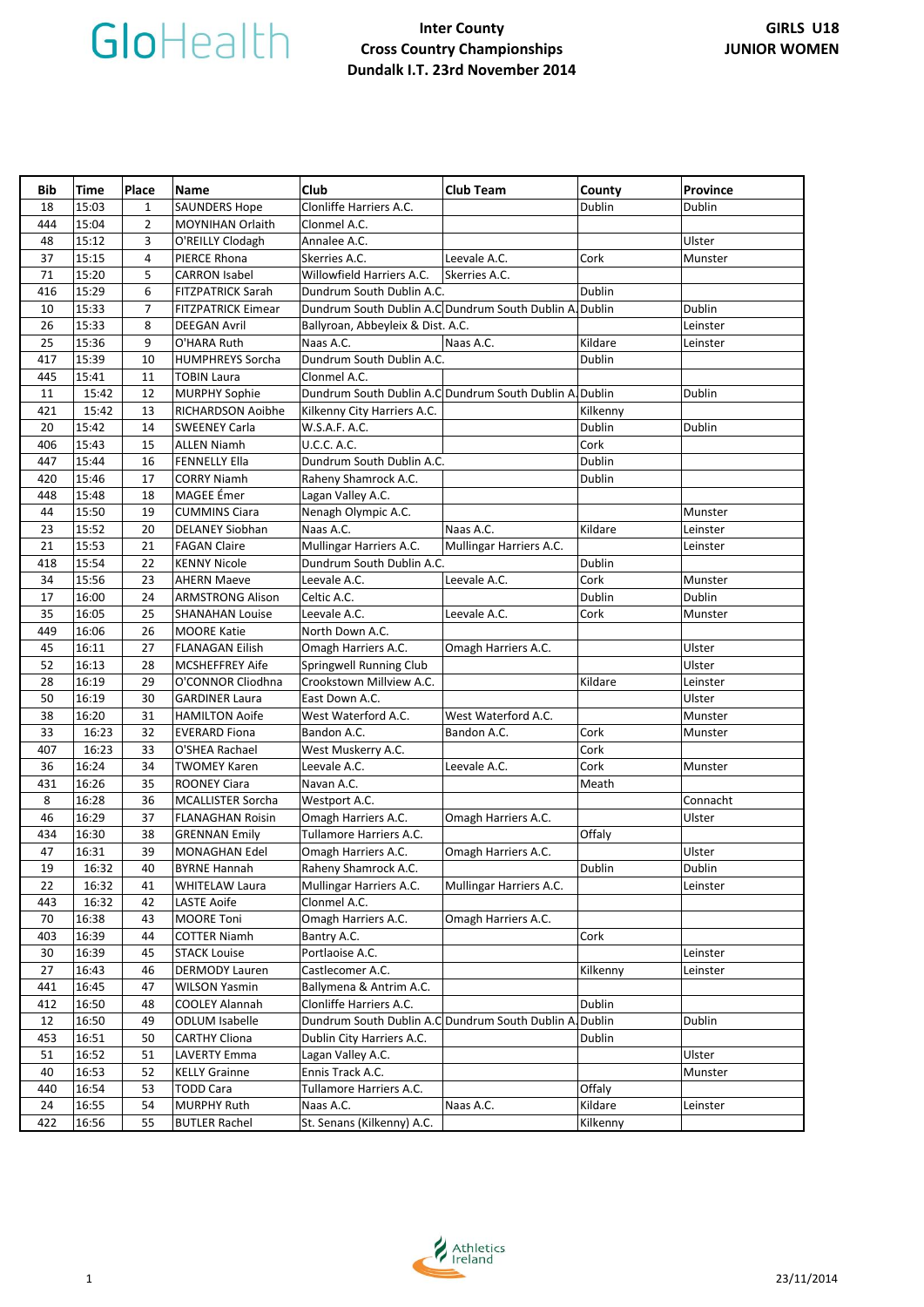| Bib            | Time  | Place | <b>Name</b>                       | Club                                                    | <b>Club Team</b>          | County        | <b>Province</b> |
|----------------|-------|-------|-----------------------------------|---------------------------------------------------------|---------------------------|---------------|-----------------|
| 450            | 16:57 | 56    | QUINN Niamh                       | Portlaoise A.C.                                         |                           |               |                 |
| 451            | 16:58 | 57    | <b>BOLLARD Orla</b>               | Skerries A.C.                                           |                           | <b>Dublin</b> |                 |
| 32             | 16:59 | 58    | MCDONALD Michelle                 | St. Senans (Kilkenny) A.C.                              |                           | Kilkenny      | Leinster        |
| 452            | 17:00 | 59    | <b>CARR Elizabeth</b>             | Mullingar Harriers A.C.                                 |                           |               |                 |
| 411            | 17:02 | 60    | <b>MARLEY Gillian</b>             | Milford A.C.                                            |                           |               |                 |
| 437            | 17:02 | 61    | O'CONNOR Niamh                    | Tullamore Harriers A.C.                                 |                           | Offaly        |                 |
| 427            | 17:04 | 62    | <b>FINNEGAN Rose</b>              | Bohermeen A.C.                                          |                           | Meath         |                 |
| 14             | 17:05 | 63    | <b>COSTELLO Laura</b>             | Skerries A.C.                                           | Skerries A.C.             |               | Dublin          |
| 402            | 17:10 | 64    | POWER Laura                       | Ennis Track A.C.                                        |                           |               |                 |
| 75             | 17:12 | 65    | <b>FLYNN Sinead</b>               | Willowfield Harriers A.C.                               | West Waterford A.C.       |               |                 |
| 41             | 17:15 | 66    | QUEALLY Orla                      | Ferrybank A.C.                                          |                           |               | Munster         |
| 29             | 17:17 | 67    | <b>HEALY Anna</b>                 | Portlaoise A.C.                                         |                           |               | Leinster        |
| 94             | 17:25 | 68    | FINNEGAN Ciara                    | Letterkenny A.C.                                        |                           |               |                 |
| $\overline{7}$ | 17:36 | 69    | <b>MULROY Aoife</b>               | Swinford A.C.                                           |                           | Donegal       |                 |
|                |       | 70    |                                   | Midleton A.C.                                           |                           |               | Connacht        |
| 405            | 17:40 |       | <b>LEAHY Eileen</b>               |                                                         |                           | Cork          |                 |
| 80             | 17:40 | 71    | <b>FRANCIS Claire</b>             | Willowfield Harriers A.C.                               | Willowfield Harriers A.C. |               |                 |
| 426            | 17:47 | 72    | <b>WHELAN Sinead</b>              | Thomastown A.C.                                         |                           | Kilkenny      |                 |
| 15             | 17:47 | 73    | <b>DEVINE Eryn</b>                | Skerries A.C.                                           | Skerries A.C.             | Dublin        | Dublin          |
| 93             | 17:49 | 74    | <b>DOHERTY Maryteresa</b>         | Inishowen A.C.                                          |                           | Donegal       |                 |
| 39             | 17:52 | 75    | LOUGHMAN Eimear                   | Dundrum A.C.                                            |                           |               | Munster         |
| 42             | 17:54 | 76    | <b>MCKENNA Muireann</b>           | Lios Tuathail A.C.                                      |                           |               | Munster         |
| $\mathbf{1}$   | 17:59 | 77    | <b>GREENE Ciara</b>               | Craughwell A.C.                                         |                           |               | Connacht        |
| 430            | 18:03 | 78    | <b>DALY Alison</b>                | Na Fianna A.C.                                          |                           | Meath         |                 |
| 13             | 18:06 | 79    | <b>SCANLON Eileen</b>             | Dundrum South Dublin A.C Dundrum South Dublin A. Dublin |                           |               | Dublin          |
| 81             | 18:07 | 80    | <b>REA Sophie</b>                 | Willowfield Harriers A.C.                               | Willowfield Harriers A.C. |               |                 |
| 3              | 18:09 | 81    | <b>DEVANEY Kathy</b>              | North Sligo A.C.                                        |                           |               | Connacht        |
| 68             | 18:12 | 82    | ROBOTHOM Ciara Avril Naas A.C.    |                                                         | Naas A.C.                 | Kildare       |                 |
| 77             | 18:15 | 83    | RYAN Meg                          | West Waterford A.C.                                     | West Waterford A.C.       |               |                 |
| 96             | 18:21 | 84    | <b>GALLAGHER Karen</b>            | Lifford A.C.                                            |                           | Donegal       |                 |
| 442            | 18:24 | 85    | <b>HARVEY Rebecca</b>             | City of Lisburn A.C.                                    |                           |               |                 |
| 16             | 18:31 | 86    | <b>DOWNEY Aoimhe</b>              | Skerries A.C.                                           | Skerries A.C.             |               | Dublin          |
| 58             | 18:35 | 87    | <b>CAULFIELD Sinead</b>           | Bandon A.C.                                             | Bandon A.C.               | Cork          |                 |
| 84             | 18:37 | 88    | <b>GRIFFIN Mia</b>                | St. Joseph's A.C.                                       |                           | Kilkenny      |                 |
| 61             | 18:39 | 89    | NICHOLSON Ella                    | Bandon A.C.                                             | Bandon A.C.               |               |                 |
| 9              | 18:41 | 90    | <b>FINLAY Sorcha</b>              | Dundrum South Dublin A.C Dundrum South Dublin A. Dublin |                           |               | Dublin          |
| 91             | 18:42 | 91    | <b>KELLY Niamh</b>                | Cranford A.C.                                           |                           | Donegal       |                 |
| 73             | 18:43 | 92    | <b>MCCARTHY Aine</b>              | Willowfield Harriers A.C.                               | Skerries A.C.             |               |                 |
| 69             | 18:44 | 93    | <b>CASEY Aideen</b>               | Omagh Harriers A.C.                                     | Omagh Harriers A.C.       |               |                 |
| 425            | 18:57 | 94    | O'SHEA Niamh                      | Thomastown A.C.                                         |                           | Kilkenny      |                 |
| 59             | 19:01 | 95    | HAIGH Bethanyanne                 | Bandon A.C.                                             | Bandon A.C.               | Cork          |                 |
| 87             | 19:10 | 96    | O'SHEA Ailis                      | Thomastown A.C.                                         |                           | Kilkenny      |                 |
| 436            | 19:14 | 97    | <b>MILNER Niamh</b>               | Tullamore Harriers A.C.                                 |                           | Offaly        |                 |
| 66             | 19:16 | 98    | <b>KELLY Maria</b>                | Mullingar Harriers A.C.                                 | Mullingar Harriers A.C.   |               |                 |
| 408            | 19:20 | 99    | O'SULLIVAN Sharon                 | West Muskerry A.C.                                      |                           | Cork          |                 |
| 409            | 19:24 | 100   | O'SULLIVAN Stephanie              | West Muskerry A.C.                                      |                           | Cork          |                 |
| 92             | 19:36 | 101   | <b>TREARTY Grace</b>              | Cranford A.C.                                           |                           | Donegal       |                 |
| 435            | 19:44 | 102   | <b>GUILFOYLE Keelin</b>           | Tullamore Harriers A.C.                                 |                           | Offaly        |                 |
| 74             | 19:49 | 103   | <b>TUCK Ellen</b>                 | Willowfield Harriers A.C.                               | Skerries A.C.             |               |                 |
| 88             | 19:52 | 104   | <b>MCAULIFFE Lauren</b>           | Midleton A.C.                                           |                           | Cork          |                 |
| 454            | 20:02 | 105   | <b>HOLTON Aoife</b>               | Na Fianna A.C.                                          |                           | Meath         |                 |
| 439            | 20:08 | 106   | <b>RIGNEY Sinead</b>              | Tullamore Harriers A.C.                                 |                           | Offaly        |                 |
|                | 20:45 |       |                                   |                                                         |                           |               |                 |
| 62             | 21:14 | 107   | FINN Edith                        | Leevale A.C.                                            | Leevale A.C.              | Cork          |                 |
| 90             |       | 108   | <b>GALLAGHER Bronagh</b>          | Cranford A.C.                                           |                           | Donegal       |                 |
| 85             | 21:44 | 109   | DILLONDUNPHY Kate                 | St. Senans (Kilkenny) A.C.                              |                           | Kilkenny      |                 |
| 60             | 23:57 | 110   | NI FHLAITHEARTAIGH Sa Bandon A.C. |                                                         | Bandon A.C.               |               |                 |

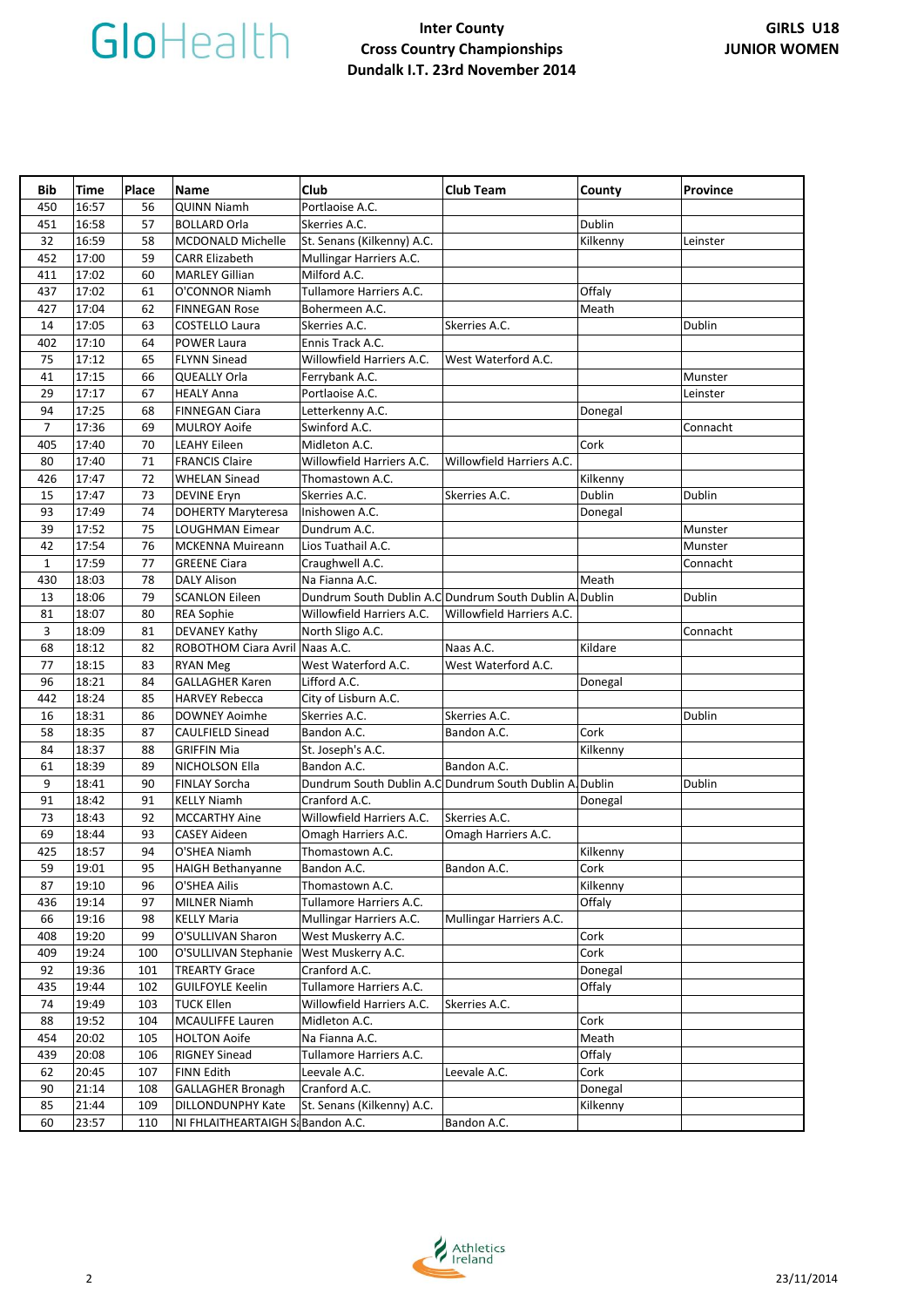| Bib | <b>Time</b> | Place                       | <b>Name</b>                    | Club                                                    | <b>Club Team</b>          | County   | <b>Province</b> |
|-----|-------------|-----------------------------|--------------------------------|---------------------------------------------------------|---------------------------|----------|-----------------|
| 57  | 24:48       | 111                         | <b>AHERN Niamh</b>             | Bandon A.C.                                             | Bandon A.C.               |          |                 |
|     |             |                             |                                |                                                         |                           |          |                 |
|     |             |                             | U18 Girls                      |                                                         |                           |          |                 |
|     |             | <b>Compid Position Name</b> |                                | <b>Team Name</b>                                        | <b>Team Scoring</b>       | County   | <b>Province</b> |
|     | 15:03       | $\mathbf{1}$                | <b>SAUNDERS Hope</b>           | Clonliffe Harriers A.C.                                 |                           | Dublin   | Dublin          |
|     | 15:12       | $\overline{2}$              | O'REILLY Clodagh               | Annalee A.C.                                            |                           |          | Ulster          |
|     | 15:15       | 3                           | PIERCE Rhona                   | Skerries A.C.                                           | Leevale A.C.              | Cork     | Munster         |
|     | 15:20       | 4                           | <b>CARRON Isabel</b>           | Willowfield Harriers A.C.                               | Skerries A.C.             |          |                 |
|     | 15:33       | 5                           | <b>FITZPATRICK Eimear</b>      | Dundrum South Dublin A.C Dundrum South Dublin A. Dublin |                           |          | Dublin          |
|     | 15:33       | 6                           | <b>DEEGAN Avril</b>            | Ballyroan, Abbeyleix & Dist. A.C.                       |                           |          | Leinster        |
|     | 15:36       | $\overline{7}$              | O'HARA Ruth                    | Naas A.C.                                               | Naas A.C.                 | Kildare  | Leinster        |
|     | 15:42       | 8                           | <b>MURPHY Sophie</b>           | Dundrum South Dublin A.C Dundrum South Dublin A. Dublin |                           |          | Dublin          |
|     | 15:42       | 9                           | <b>SWEENEY Carla</b>           | W.S.A.F. A.C.                                           |                           | Dublin   | Dublin          |
|     | 15:50       | 10                          | <b>CUMMINS Ciara</b>           | Nenagh Olympic A.C.                                     |                           |          | Munster         |
|     | 15:52       | 11                          | <b>DELANEY Siobhan</b>         | Naas A.C.                                               | Naas A.C.                 | Kildare  | Leinster        |
|     | 15:53       | 12                          | <b>FAGAN Claire</b>            | Mullingar Harriers A.C.                                 | Mullingar Harriers A.C.   |          | Leinster        |
|     | 15:56       | 13                          | <b>AHERN Maeve</b>             | Leevale A.C.                                            | Leevale A.C.              | Cork     | Munster         |
|     | 16:00       | 14                          | <b>ARMSTRONG Alison</b>        | Celtic A.C.                                             |                           | Dublin   | Dublin          |
|     | 16:05       | 15                          | <b>SHANAHAN Louise</b>         | Leevale A.C.                                            | Leevale A.C.              | Cork     | Munster         |
|     | 16:11       | 16                          | <b>FLANAGAN Eilish</b>         | Omagh Harriers A.C.                                     | Omagh Harriers A.C.       |          | Ulster          |
|     | 16:13       | 17                          | <b>MCSHEFFREY Aife</b>         | Springwell Running Club                                 |                           |          | Ulster          |
|     | 16:19       | 18                          | O'CONNOR Cliodhna              | Crookstown Millview A.C.                                |                           | Kildare  | Leinster        |
|     | 16:19       | 19                          | <b>GARDINER Laura</b>          | East Down A.C.                                          |                           |          | Ulster          |
|     | 16:20       | 20                          | <b>HAMILTON Aoife</b>          | West Waterford A.C.                                     | West Waterford A.C.       |          | Munster         |
|     | 16:23       | 21                          | <b>EVERARD Fiona</b>           | Bandon A.C.                                             | Bandon A.C.               | Cork     | Munster         |
|     | 16:24       | 22                          | <b>TWOMEY Karen</b>            | Leevale A.C.                                            | Leevale A.C.              | Cork     | Munster         |
|     | 16:28       | 23                          | <b>MCALLISTER Sorcha</b>       | Westport A.C.                                           |                           |          | Connacht        |
|     | 16:29       | 24                          | <b>FLANAGHAN Roisin</b>        | Omagh Harriers A.C.                                     | Omagh Harriers A.C.       |          | Ulster          |
|     | 16:31       | 25                          | MONAGHAN Edel                  | Omagh Harriers A.C.                                     | Omagh Harriers A.C.       |          | Ulster          |
|     | 16:32       | 26                          | <b>BYRNE Hannah</b>            | Raheny Shamrock A.C.                                    |                           | Dublin   | Dublin          |
|     | 16:32       | 27                          | <b>WHITELAW Laura</b>          | Mullingar Harriers A.C.                                 | Mullingar Harriers A.C.   |          | Leinster        |
|     | 16:38       | 28                          | <b>MOORE Toni</b>              | Omagh Harriers A.C.                                     | Omagh Harriers A.C.       |          |                 |
|     | 16:39       | 29                          | <b>STACK Louise</b>            | Portlaoise A.C.                                         |                           |          | Leinster        |
|     | 16:43       | 30                          | <b>DERMODY Lauren</b>          | Castlecomer A.C.                                        |                           | Kilkenny | Leinster        |
|     | 16:50       | 31                          | <b>ODLUM Isabelle</b>          | Dundrum South Dublin A.C Dundrum South Dublin A. Dublin |                           |          | Dublin          |
|     | 16:52       | 32                          | <b>LAVERTY Emma</b>            | Lagan Valley A.C.                                       |                           |          | Ulster          |
|     | 16:53       | 33                          | <b>KELLY Grainne</b>           | Ennis Track A.C.                                        |                           |          | Munster         |
|     | 16:55       | 34                          | <b>MURPHY Ruth</b>             | Naas A.C.                                               | Naas A.C.                 | Kildare  | Leinster        |
|     | 16:59       | 35                          | <b>MCDONALD Michelle</b>       | St. Senans (Kilkenny) A.C.                              |                           | Kilkenny | Leinster        |
|     | 17:05       | 36                          | COSTELLO Laura                 | Skerries A.C.                                           | Skerries A.C.             |          | Dublin          |
|     | 17:12       | 37                          | <b>FLYNN Sinead</b>            | Willowfield Harriers A.C.                               | West Waterford A.C.       |          |                 |
|     | 17:15       | 38                          | QUEALLY Orla                   | Ferrybank A.C.                                          |                           |          | Munster         |
|     | 17:17       | 39                          | <b>HEALY Anna</b>              | Portlaoise A.C.                                         |                           |          | Leinster        |
|     | 17:25       | 40                          | <b>FINNEGAN Ciara</b>          | Letterkenny A.C.                                        |                           | Donegal  |                 |
|     | 17:36       | 41                          | <b>MULROY Aoife</b>            | Swinford A.C.                                           |                           |          | Connacht        |
|     | 17:40       | 42                          | <b>FRANCIS Claire</b>          | Willowfield Harriers A.C.                               | Willowfield Harriers A.C. |          |                 |
|     | 17:47       | 43                          | <b>DEVINE Eryn</b>             | Skerries A.C.                                           | Skerries A.C.             | Dublin   | Dublin          |
|     | 17:49       | 44                          | <b>DOHERTY Maryteresa</b>      | Inishowen A.C.                                          |                           | Donegal  |                 |
|     | 17:52       | 45                          | LOUGHMAN Eimear                | Dundrum A.C.                                            |                           |          | Munster         |
|     | 17:54       | 46                          | <b>MCKENNA Muireann</b>        | Lios Tuathail A.C.                                      |                           |          | Munster         |
|     | 17:59       | 47                          | <b>GREENE Ciara</b>            | Craughwell A.C.                                         |                           |          | Connacht        |
|     | 18:06       | 48                          | <b>SCANLON Eileen</b>          | Dundrum South Dublin A.C Dundrum South Dublin A. Dublin |                           |          | Dublin          |
|     | 18:07       | 49                          | <b>REA Sophie</b>              | Willowfield Harriers A.C.                               | Willowfield Harriers A.C. |          |                 |
|     | 18:09       | 50                          | <b>DEVANEY Kathy</b>           | North Sligo A.C.                                        |                           |          | Connacht        |
|     | 18:12       | 51                          | ROBOTHOM Ciara Avril Naas A.C. |                                                         | Naas A.C.                 | Kildare  |                 |

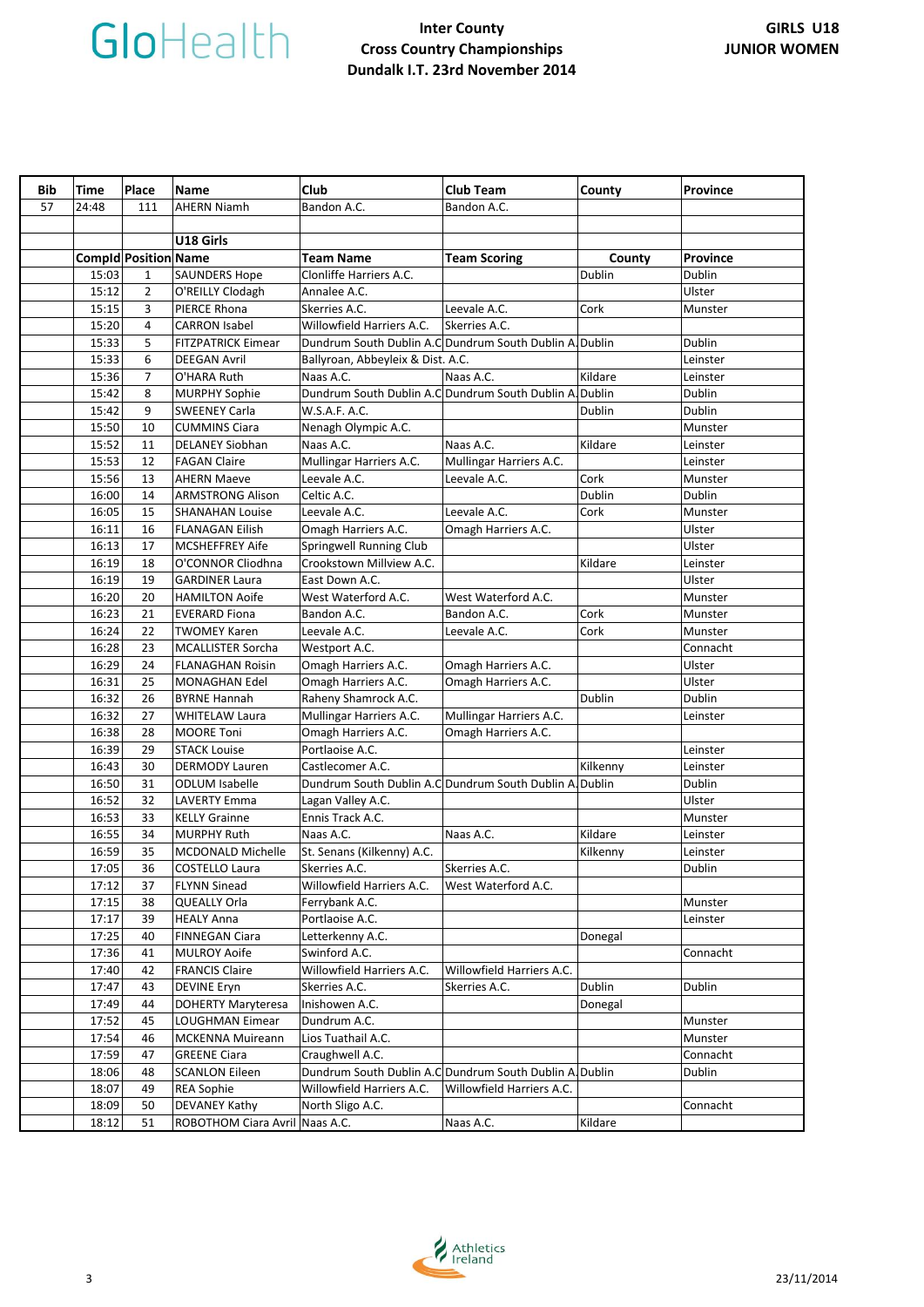| Bib | Time    | Place                       | <b>Name</b>                       | Club                                                    | <b>Club Team</b>        | County        | <b>Province</b> |
|-----|---------|-----------------------------|-----------------------------------|---------------------------------------------------------|-------------------------|---------------|-----------------|
|     | 18:15   | 52                          | <b>RYAN Meg</b>                   | West Waterford A.C.                                     | West Waterford A.C.     |               |                 |
|     | 18:21   | 53                          | <b>GALLAGHER Karen</b>            | Lifford A.C.                                            |                         | Donegal       |                 |
|     | 18:31   | 54                          | <b>DOWNEY Aoimhe</b>              | Skerries A.C.                                           | Skerries A.C.           |               | Dublin          |
|     | 18:35   | 55                          | <b>CAULFIELD Sinead</b>           | Bandon A.C.                                             | Bandon A.C.             | Cork          |                 |
|     | 18:37   | 56                          | <b>GRIFFIN Mia</b>                | St. Joseph's A.C.                                       |                         | Kilkenny      |                 |
|     | 18:39   | 57                          | NICHOLSON Ella                    | Bandon A.C.                                             | Bandon A.C.             |               |                 |
|     | 18:41   | 58                          | <b>FINLAY Sorcha</b>              | Dundrum South Dublin A.C Dundrum South Dublin A. Dublin |                         |               | Dublin          |
|     | 18:42   | 59                          | <b>KELLY Niamh</b>                | Cranford A.C.                                           |                         | Donegal       |                 |
|     | 18:43   | 60                          | <b>MCCARTHY Aine</b>              | Willowfield Harriers A.C.                               | Skerries A.C.           |               |                 |
|     | 18:44   | 61                          | <b>CASEY Aideen</b>               | Omagh Harriers A.C.                                     | Omagh Harriers A.C.     |               |                 |
|     | 19:01   | 62                          | <b>HAIGH Bethanyanne</b>          | Bandon A.C.                                             | Bandon A.C.             | Cork          |                 |
|     | 19:10   | 63                          | O'SHEA Ailis                      | Thomastown A.C.                                         |                         | Kilkenny      |                 |
|     | 19:16   | 64                          | <b>KELLY Maria</b>                | Mullingar Harriers A.C.                                 | Mullingar Harriers A.C. |               |                 |
|     | 19:36   | 65                          | <b>TREARTY Grace</b>              | Cranford A.C.                                           |                         | Donegal       |                 |
|     | 19:49   | 66                          | <b>TUCK Ellen</b>                 | Willowfield Harriers A.C.                               | Skerries A.C.           |               |                 |
|     | 19:52   | 67                          | <b>MCAULIFFE Lauren</b>           | Midleton A.C.                                           |                         | Cork          |                 |
|     | 20:45   | 68                          | <b>FINN Edith</b>                 | Leevale A.C.                                            | Leevale A.C.            | Cork          |                 |
|     | 21:14   | 69                          | <b>GALLAGHER Bronagh</b>          | Cranford A.C.                                           |                         | Donegal       |                 |
|     | 21:44   | 70                          | <b>DILLONDUNPHY Kate</b>          | St. Senans (Kilkenny) A.C.                              |                         | Kilkenny      |                 |
|     | 23:57   | 71                          | NI FHLAITHEARTAIGH Sa Bandon A.C. |                                                         | Bandon A.C.             |               |                 |
|     | ####### | 72                          | <b>AHERN Niamh</b>                | Bandon A.C.                                             | Bandon A.C.             |               |                 |
|     |         |                             |                                   |                                                         |                         |               |                 |
|     |         |                             | <b>Club Team Points</b>           |                                                         |                         |               |                 |
|     |         | Place                       | <b>Club</b>                       | <b>Positions</b>                                        |                         | <b>Points</b> |                 |
|     |         | 1                           | Leevale A.C.                      | 3, 13, 15, 22                                           |                         | 53            |                 |
|     |         | $\overline{2}$              | Dundrum South Dublin 5, 8, 31, 48 |                                                         |                         | 92            |                 |
|     |         | 3                           | Omagh Harriers A.C.               | 16, 24, 25, 28                                          |                         | 93            |                 |
|     |         | 4                           | Naas A.C.                         | 7, 11, 34, 51                                           |                         | 103           |                 |
|     |         | 5                           | Skerries A.C.                     | 4, 36, 43, 54                                           |                         | 137           |                 |
|     |         | 6                           | Bandon A.C.                       | 21, 55, 57, 62                                          |                         | 195           |                 |
|     |         |                             |                                   |                                                         |                         |               |                 |
|     |         |                             | <b>County Team Points</b>         |                                                         |                         |               |                 |
|     |         | Place                       | <b>County</b>                     | <b>Positions</b>                                        |                         | <b>Points</b> |                 |
|     |         | $\mathbf{1}$                | Dublin                            | 1, 5, 8, 9, 14, 26                                      |                         | 63            |                 |
|     |         | $\overline{2}$              | Cork                              | 3, 13, 15, 21, 22, 55                                   |                         | 129           |                 |
|     |         | 3                           | Donegal                           | 40, 44, 53, 59, 65, 69                                  |                         | 330           |                 |
|     |         |                             |                                   |                                                         |                         |               |                 |
|     |         |                             | <b>Province Team Points</b>       |                                                         |                         |               |                 |
|     |         | Place                       | Province                          | <b>Positions</b>                                        |                         | <b>Points</b> |                 |
|     |         | $1\quad$                    | Dublin                            | 1, 5, 8, 9, 14, 26                                      |                         | 63            |                 |
|     |         | $\overline{2}$              | Leinster                          | 6, 7, 11, 12, 18, 27                                    |                         | 81            |                 |
|     |         | 3                           | Munster                           | 3, 10, 13, 15, 20, 21                                   |                         | 82            |                 |
|     |         | 4                           | Ulster                            | 2, 16, 17, 19, 24, 25                                   |                         | 103           |                 |
|     |         |                             |                                   |                                                         |                         |               |                 |
|     |         |                             | <b>Junior Women</b>               |                                                         |                         |               |                 |
|     |         | <b>Compld Position Name</b> |                                   | <b>Team Name</b>                                        | <b>Team Scoring</b>     | County        | Province        |
|     | 15:04   | 1                           | MOYNIHAN Orlaith                  | Clonmel A.C.                                            |                         |               |                 |
|     | 15:29   | $\overline{2}$              | FITZPATRICK Sarah                 | Dundrum South Dublin A.C.                               |                         | Dublin        |                 |
|     | 15:39   | 3                           | <b>HUMPHREYS Sorcha</b>           | Dundrum South Dublin A.C.                               |                         | Dublin        |                 |
|     | 15:41   | 4                           | <b>TOBIN Laura</b>                | Clonmel A.C.                                            |                         |               |                 |
|     | 15:42   | 5                           | RICHARDSON Aoibhe                 | Kilkenny City Harriers A.C.                             |                         | Kilkenny      |                 |
|     | 15:43   | 6                           | <b>ALLEN Niamh</b>                | <b>U.C.C. A.C.</b>                                      |                         | Cork          |                 |
|     | 15:44   | 7                           | <b>FENNELLY Ella</b>              | Dundrum South Dublin A.C.                               |                         | Dublin        |                 |
|     | 15:46   | 8                           | <b>CORRY Niamh</b>                | Raheny Shamrock A.C.                                    |                         | Dublin        |                 |
|     | 15:48   | 9                           | MAGEE Émer                        | Lagan Valley A.C.                                       |                         |               |                 |